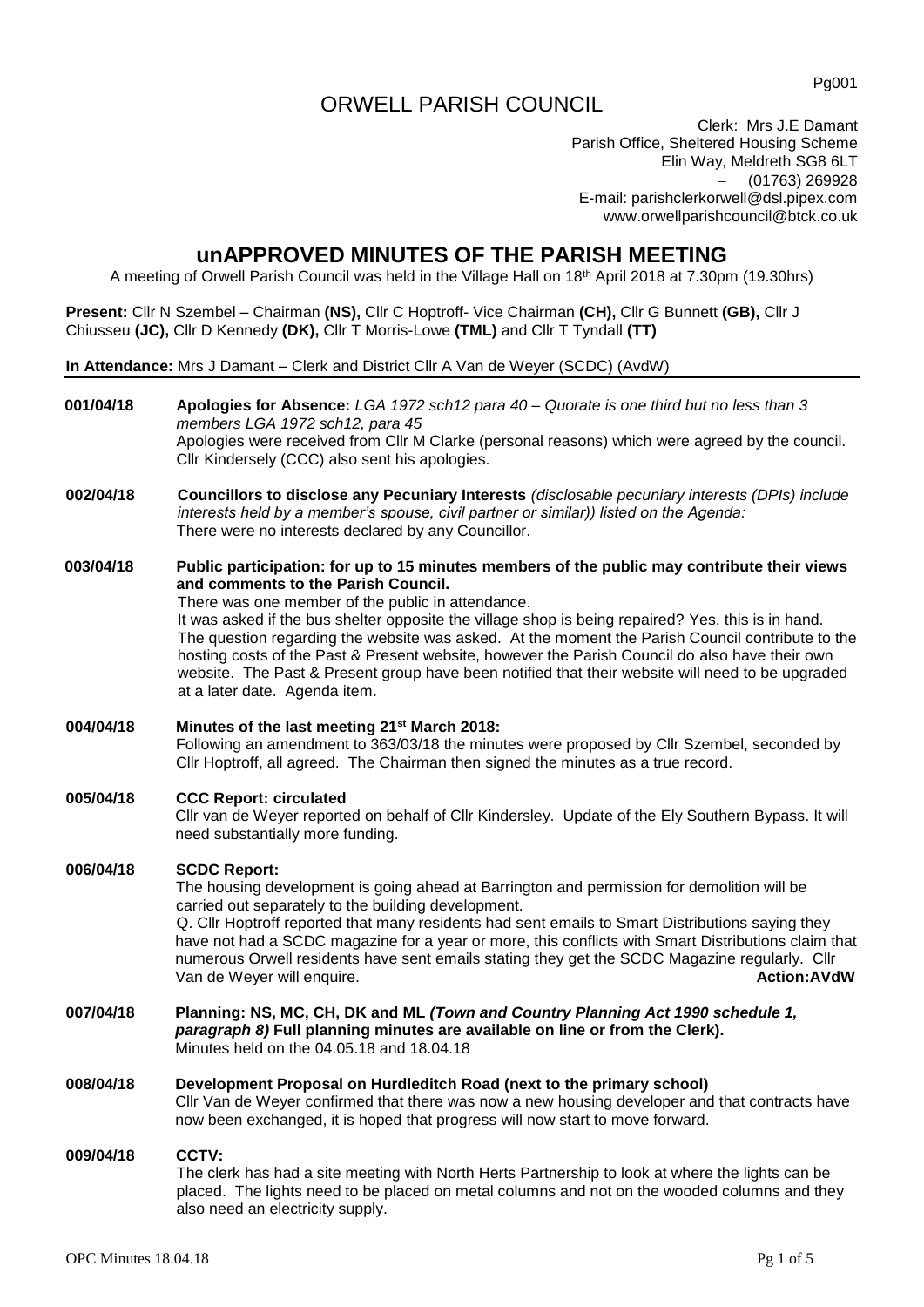Pg002

Cllr Szembel will look at the proposed light columns as it was felt that the light on the High Street will not cover the required part of the road ie near the junction to Malton Lane. Clerk stated that the Parish Council could put in a new light and column if they thought this would be needed. **Action: NS** Copy of the letter which will need to be sent out to residents nearby the proposed lights to be sent

to councillors. **Action: Clerk**

# **010/04/18 Recreational Ground Working Group:**

Cllr Bunnett reported that with the possibility of a new contractor for the Hurdleditch development and the prospect that the project will start soon it is important to proceed with what the village would like to do with the recreation ground. The next meeting will be held at the end of May.

### **011/04/18 Recreation Ground:**

Clerk reported that all equipment appears to be in good working order. Will await the annual Rospa inspection regarding soil replacement in areas around the springy animals and fireman's pole on the small tower.

### **012/04/18 Beacon at the Clunch Pit:**

Cllr Van de Weyer reported that the SCDC contractors have inspected the beacon and have now removed the pole and basket. The pole will be replaced. Natural England have been notified and are aware of the works being carried out. Rev'd Couch has the plaque.

It was also asked if there are going to be celebrations throughout the area to celebrate WWI with regards to lighting the beacon on 11<sup>th</sup> November and if so will it be repaired in time. Cllr Van de Weyer will enquire, it was also suggested the clerk write to SCDC to confirm this.

#### **Action:Clerk/AVdW**

# **013/04/18 Chapel Orchard:**

There is nothing to report**.** It was suggested by Cllr Szembel that this item can now be taken off the agenda. All agreed.

# **014/04/18 Chapel Orchard Working Party:**

At present there is no working party. Cllr Morris-Lowe agreed to take this on as a responsibility.

### **Open the meeting to the public: 8.00**

The working party as it stands is made up of volunteers from the village. Cllr Szembel advised that it was important to be precise with language. The item on the agenda was about a PC Working Party (which was set up for a period to ensure governance arrangements were in place between the PC and Chapel orchard), and it should not be confused with the Chapel Orchard working party (when the community comes together to undertake works). There was no need to continue with the PC Working Party. It might be necessary to establish a new Working Party to consider Chapel Orchard governance matters, for example in connection with insurance, but at the present time this was not necessary.

### **Closed the meeting to the public: 8.07**

### **015/0418 Clunch Pit Management Trust (CPMT):**

Cllr Hoptroff reported that work on the steps on the footpath will commence soon. Cllr Hoptroff will put out an article on the village email system informing residents when the work will start once the Clunch Pit Trust have been informed, much of this is dependent on weather conditions.

Pg003

Money for this is coming from the grant that the Parish Council are holding and the CPM**T. Action:CH**

Q. It was asked if there were any monies coming to the Clunch Pit from the S106 contribution for the development at Hurdleditch?

A. Yes, there was a sum proposed of £3,500 which was agreed with the developers and Natural England, this request was not put forward by the Parish Council.

There is also increasing rabbits on the Clunch Pit, Cllr Hoptroff reported that he was looking into this matter with the Shepherd. **Action: CH**

### **016/04/18 Community Benefit:**

No applications received this month.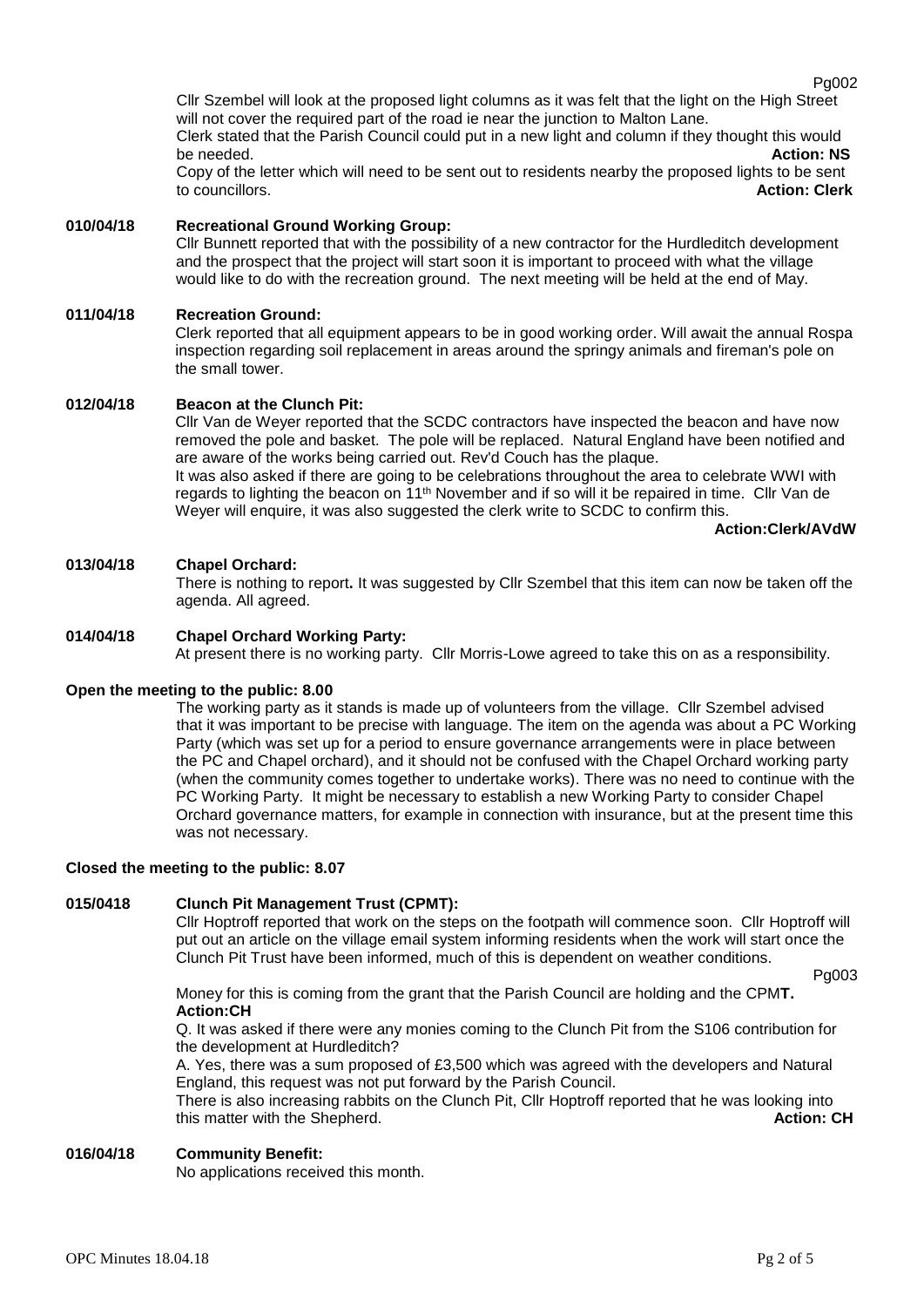# **17/04/18 Maintenance of general village environment:**

# Clerk is arranging to purchase dog fouling signs and biodegradable spray. **Action: Clerk**

# **18/04/18 Financial Matters:**

1. Financial Statements for April

2.Payments and Additional payments for April *(Additional payments are shaded, these costs have already been agreed but may not have appeared on the agenda.*

*Local Government Act (LGA); Public Health Act (PHA); Open Space Act (OSA)* **Payments awaiting authorisation**

Payments were proposed to be correct by Cllr Hoptroff and seconded by Cllr Tyndall all agreed. Cheques were signed by Cllr Hoptroff and Cllr Kennedy.

| Payee                    | Amount £     | Vat £          | <b>Description</b>         | <b>Power</b>   |  |  |
|--------------------------|--------------|----------------|----------------------------|----------------|--|--|
| <b>Salaries</b>          | Confidential | $\Omega$       | <b>April Salaries</b>      | LGA 1972 s112  |  |  |
| <b>Inland Revenue</b>    | Confidential | $\Omega$       | April PAYE/NI              | LGA 1972 s112  |  |  |
| <b>SMART</b>             | Confidential | $\mathbf 0$    | <b>April Pension</b>       | LGA 1972 s112  |  |  |
| <b>MPC</b>               | 90           | 0              | April office rent          | LGA 1972 s133  |  |  |
| DC Windows               | 24           | $\mathbf 0$    | Cleaning of bus shelters   | OSA 1906 s9/10 |  |  |
| Dalrod                   | 117.60       | 19.60          | Pavilion toilets           | PHA 1936 s87   |  |  |
| Eon                      | 99.37        | 4.73           | Electric for pavilion      | LGA 1972 s133  |  |  |
| Rospa                    | 282.00       | 47             | Clerk training             | LGA 1972 s133  |  |  |
| Jane Harvey              | 400          | 0              | Painting (S106 Art budget) | LGA 1972 s133  |  |  |
| <b>Janet Gammans</b>     | 1020.00      | $\overline{0}$ | Painting (S106 Art budget) | LGA 1972 s133  |  |  |
| D Kennedy                | 52.00        | $\overline{O}$ | Replacement expense chq    | LG 1972 133    |  |  |
| <b>Payments Received</b> |              |                |                            |                |  |  |

None

# **019/04/18 Cheque signatories:**

Cllr Chiussue and Cllr Bunnett to complete the required documents in order for them to be bank signatories. Cllr Szembel to take identification into Lloyds bank. **Action: NS/GB/JC**

## **020/04/18 No. 75 Bus:**

Cllr Hoptroff reported that the bus may be cancelled so suggested that the Parish Council contact other neighbouring parishes who also use the service to see if something can be done in order to try and save the service. Clerk reported that residents have been contacting her with concern as they use the service. Clerk to contact other parishes. **Action: Clerk**

The only other form of transport for residents in Orwell is the Heron Transport Scheme. If the 75 bus is removed this will put added pressure on the Heron service which relies totally on volunteers. It is important that residents use the bus or it will be stopped.

# **021/04/18 Lighting the Beacon for 11th November 2018 to celebrate the end of WW1:**

Cllr Szembel will enquire with the British Legion representative to see if there is anything official being organised for this event and other activities with which the PC needed to consider involvement. Orwell would like to light the beacon but it could be in conjunction with other beacons, this at the moment is not known. **Action: NS Action: NS**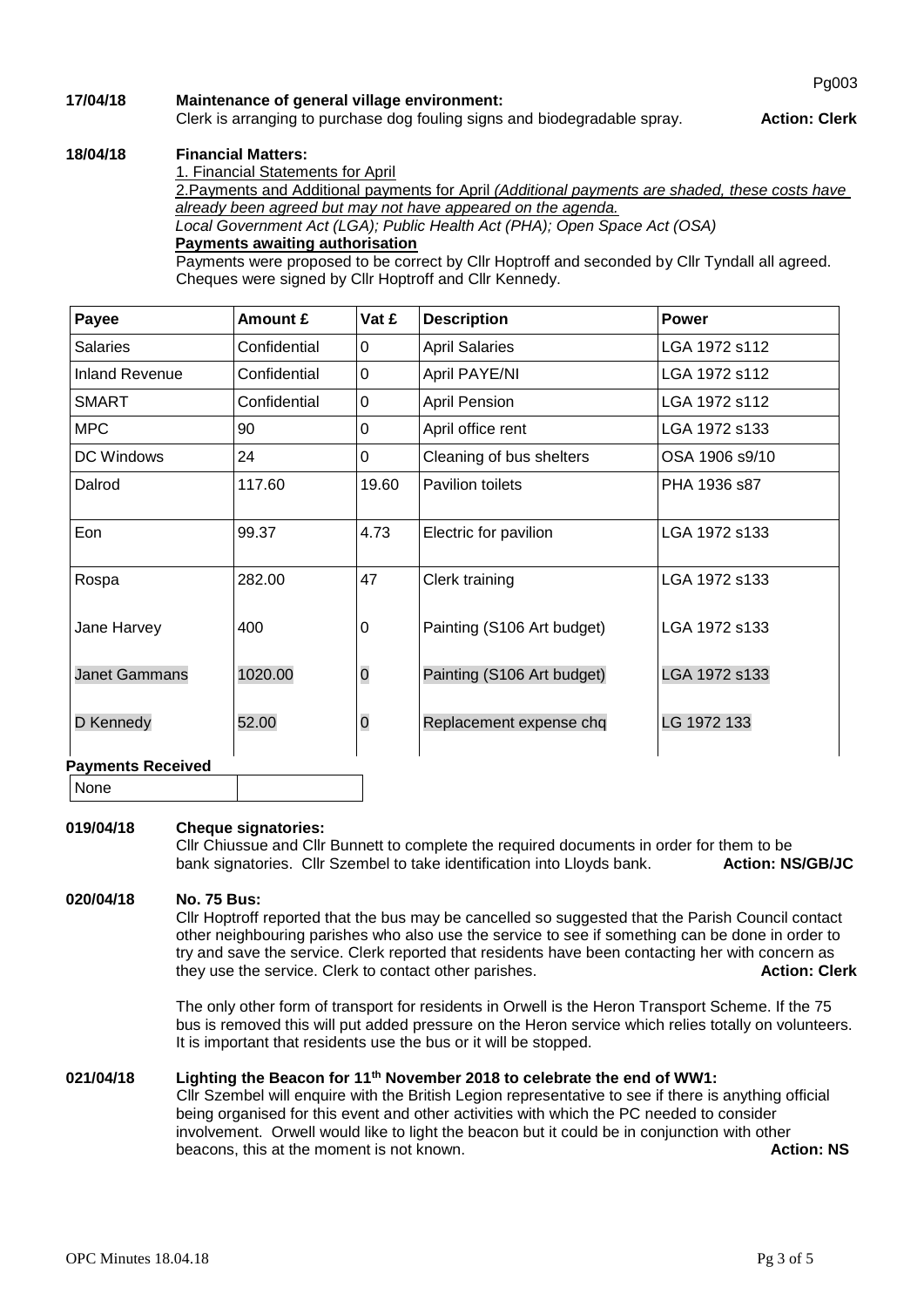### **022/04/18 GP Health Provision:**

Cllr Chiussue attended the meeting held by Barrington Parish Council to look at the provision of health care provided by the NHS with regards to the amount of development taking place in the surrounding area. Heidi Allen MP was unable to attend and many other local authority councillors were also absent due to purdah.

There was however a good representation from parish councillors and health authorities.

The GP surgery in Harston are looking at expanding but are concerned about parking problems. Melbourn are not looking at expanding due mainly to parking problems. Concern was also expressed with regards to lack of transport and that many people are relying on home visits this is also putting extra pressure on surgeries. The NHS would like to have one large surgery/health practice providing a variety of services. Surgeries will soon have to provide 24hr care. A committee of 5 which included Cllr Kindersely has been set up who will meet with the CCG. Cllr Hoptroff also reported that the development in Hurdleditch will also add pressure onto this as residents try to find a doctor's surgery.

### **023/04/18 Insurance Cover:**

Cllr Hoptroff reported that he had circulated a document and that Chapel Orchard representative had responded. Cllr Hoptroff had also heard from Zurich insurers who have looked at the parish council insurance policy and it does not differentiate the public liability so the parish council can cover volunteers on the policy, at the moment the parish council insurance only covers councillors and does not cover volunteers which is why other organisations (Chapel Orchard and Clunch Pit) have their own insurance cover in order to make sure volunteers are covered. It was reported by Zurich that if organisations have their own bank accounts this will stop them coming under the parish council's insurance. So, if organisations passed on their accounts to the Parish Council they would then be able to be incorporated. Each group will need to include their assets onto the parish council asset register. Risk assessments need to carried out and procedures tightened up. Further discussions need to take place. Insurance renewal dates are: Clunch Pit (Jan 2019), Chapel Orchard (March 2019), Parish Council (June 2018)

#### **Open Meeting: 9.08**

Sue Miller, as organiser of maintenance work within Chapel Orchard on behalf of the parish council, said that volunteers carrying out this work were adequately covered against third party claims by a Zurich Insurance policy arranged through the Trust for Conservation Volunteers when using both hand and power tools, excluding chain saws. If the work were in future to be covered by a policy arranged by the parish council, restricting work to the use of hand tools and necessitating the employment of contractors for such jobs as grass cutting and strimming, the ecology of the site would be at risk and the emphasis on the responsibility of the village community for caring for Chapel Orchard would be reduced.

Mrs Miller therefore suggested that voluntary work in Chapel Orchard should continue to be insured under Chapel Orchard Community Group's current policy.

### **Close Meeting: 9.25** Cllr Chiusseu left the meeting at 9.20

| 024/04/18 | <b>Village Hall Committee:</b><br>The next meeting is to be held on 1 <sup>st</sup> May.<br>Clerk is still awaiting responses from contractors with regards to cutting back of the hedge and<br>general tidy up around the Village Hall carpark. Cllr Morris-Lowe asked if they could be informed<br>and possibly attend a site visit if needed. | <b>Action: Clerk/TML</b> |
|-----------|--------------------------------------------------------------------------------------------------------------------------------------------------------------------------------------------------------------------------------------------------------------------------------------------------------------------------------------------------|--------------------------|
| 025/04/18 | Defibrillator/Red Telephone Box: (PHA 1936 s234)<br>Paperwork is being prepared for a change of use with SCDC Planning.                                                                                                                                                                                                                          | <b>Action: Clerk</b>     |
| 026/04/18 | <b>Date Protection Officer:</b><br>It was proposed by Cllr Kennedy that the DPO be outsourced to LCPAS at a cost of £300 for a full<br>service, this can be amended next year if the Clerk feels they can manage with the part service,<br>this was seconded by Cllr Bunnett all agreed. Clerk to arrange.                                       | <b>Action: Clerk</b>     |

### **027/04/18 Correspondence and Clerk's Report:**  Annual meeting of the Parish Council will be held on 9<sup>th</sup> May 2018 Annual meeting of the Parish will be held on 9<sup>th</sup> May 2018, this will follow on from the Annual Parish Council meeting.

Pg004